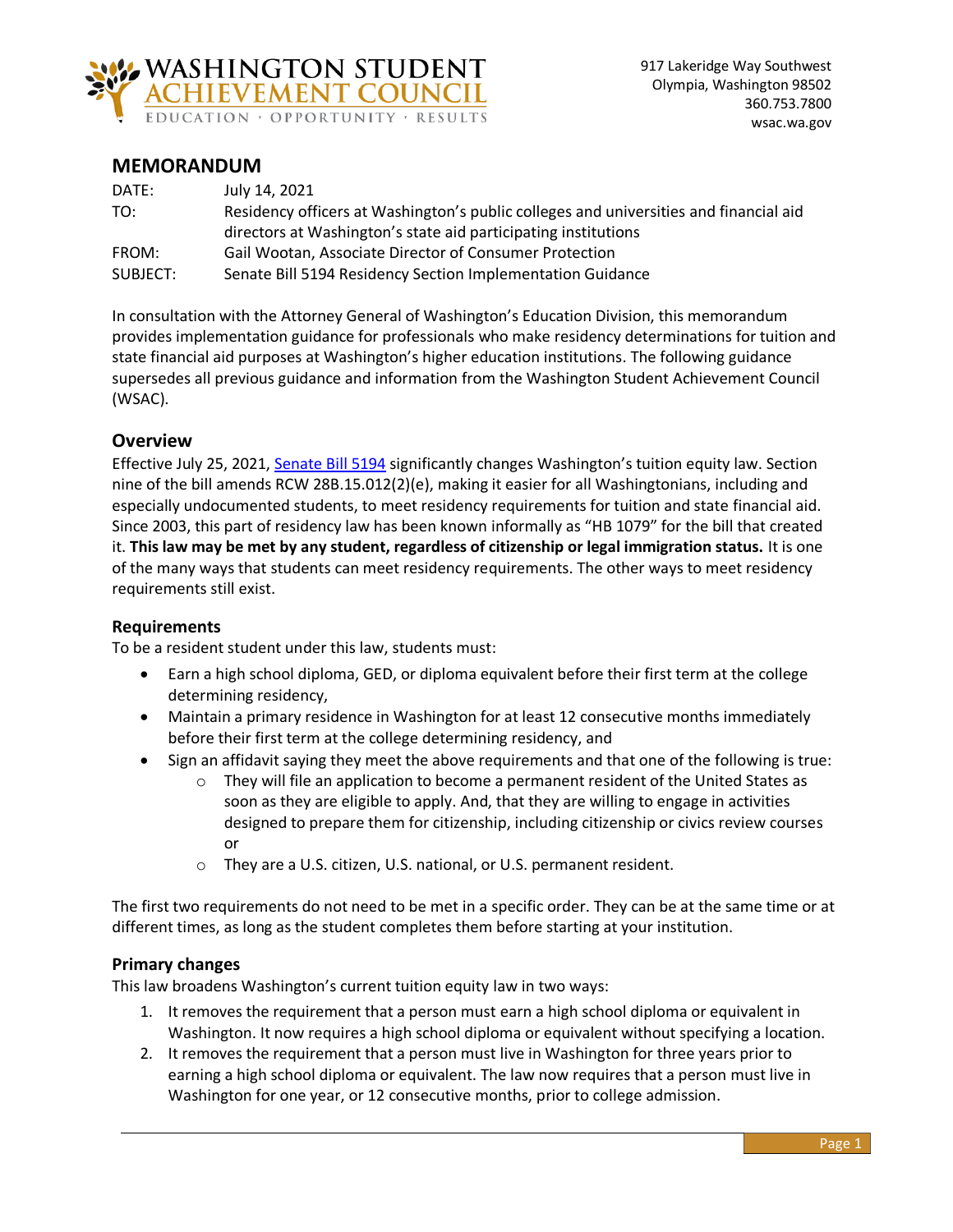# **Effective date**

The statute goes into effect July 25, 2021. For many institutions, this date is during the summer 2021 term. Washington residency law requires that students apply for a change in residency status within the first 30 calendar days of a term. This means that **students who qualify for SB 5194 and submit the affidavit within the 30th calendar day of your institution's summer 2021 term may be considered resident students for summer 2021 as long as your institution determines student eligibility on or after July 25, 2021**. For institutions with summer quarters starting after June 24th, the effective date will overlap with the 30-day timeframe. For all terms starting on or after July 25, 2021, the law will be fully in effect.

# **Interpreting the law**

The following information is to help guide public residency officers and private financial aid directors in making residency determinations.

### **High school diploma or equivalent**

The law removes the requirement that a high school diploma or equivalent must be earned in Washington. This means that **any high school diploma, GED, or diploma equivalent meets the requirements, regardless of where it was earned or whether it was earned before the student lived in Washington.**

# High school diplomas earned outside of the U.S.

Institutions should use current institutional guidelines used by admissions and financial aid departments, as well as federal law and guidelines, to determine if high school diplomas earned outside of the U.S. are considered high school diploma equivalents. The [U.S. Department of Education](https://www2.ed.gov/policy/highered/reg/hearulemaking/2009/hsdiploma.html#fhd) says that a high school diploma from another country can be recognized as a valid high school diploma if the institution determines that the non-U.S. credentials are equivalent to a U.S. secondary education. Its [website](https://www2.ed.gov/policy/highered/reg/hearulemaking/2009/hsdiploma.html#fhd) has more guidance about how to determine if a foreign secondary school credential is equivalent to a U.S. high school diploma. It also includes how to handle situations where a person cannot obtain high school completion documentation due to their status as a refugee, asylee, or victim of human trafficking.

### People without a high school diploma or GED

There are several ways that people without a high school diploma or GED can show that they have an equivalent of a high school diploma. Again, the institution should use their own institutional guidelines to make these decisions, along with federal guidance and law. The [US Department of Education](https://www2.ed.gov/policy/highered/reg/hearulemaking/2009/hsdiploma.html) specifically lists these three situations as being equivalent to a high school diploma:

- Successful completion of an associate degree;
- Successful completion of at least 60 semester credits or 72 quarter credits that does not result in the awarding of an associate degree, but that is acceptable for full credit toward a bachelor's degree at any institution; or
- Enrollment in a bachelor's degree program where at least 60 semester credits or 72 quarter credits have been successfully completed, including credit hours transferred into the bachelor's degree program.

Furthermore, the federal definition of a high school diploma equivalent is defined by 34 CFR § 600.2. It includes two additional equivalencies: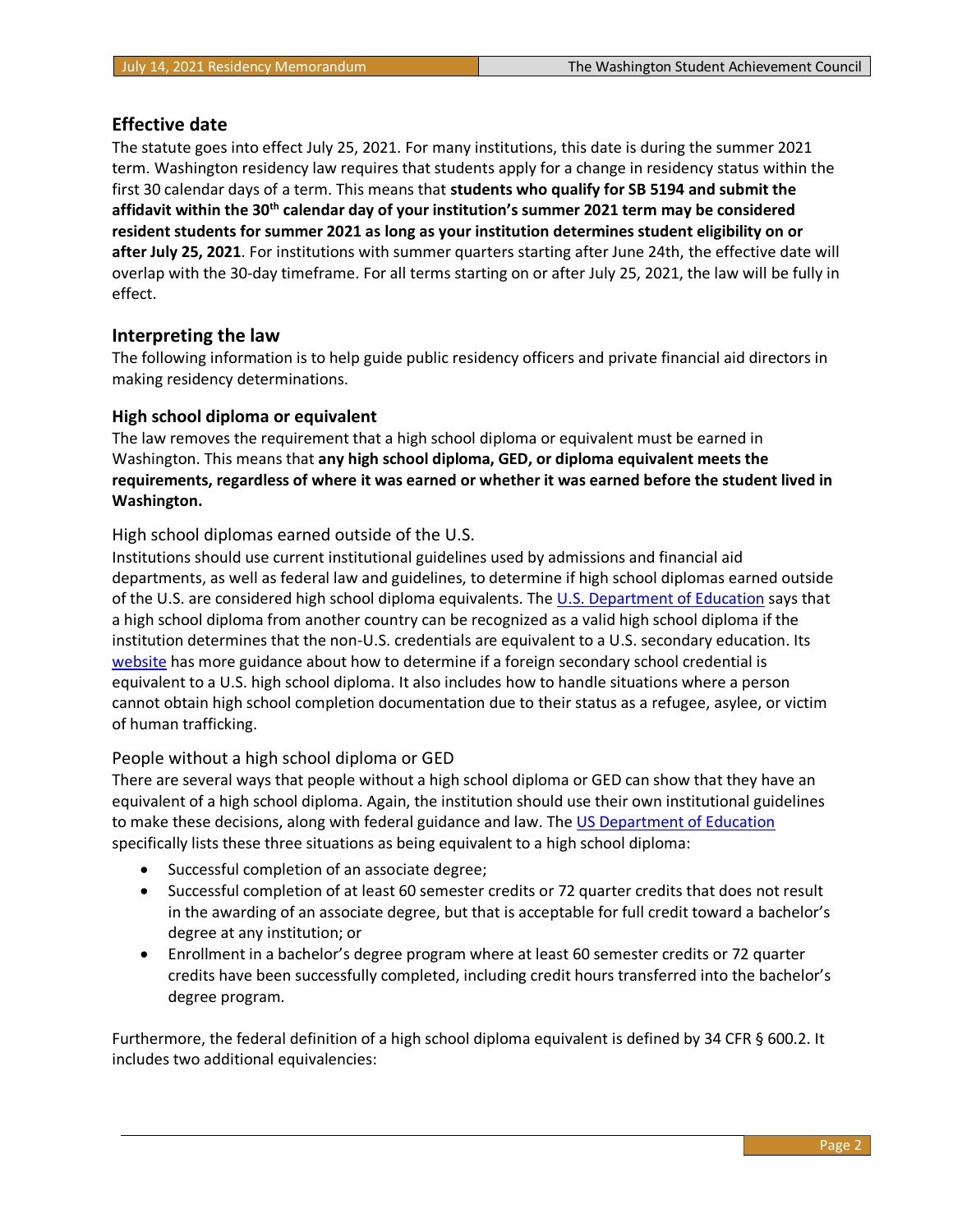- A State certificate received by a student after the student has passed a State-authorized examination that the State recognizes as a high school diploma equivalent or
- For a person who has not completed high school, but is enrolled in a program that leads to at least an associate degree or equivalent, documentation that the student excelled academically in high school and has met the formalized, written policies of the institution for admitting such students.

### **One-year period**

This bill also removes the requirement that a person must live in Washington for three years (36 months) prior to earning a high school diploma or equivalent. It replaces this language with living in Washington for one year (12 months) prior to admission. The one-year period has two parts that are explained below.

Maintain a primary residence for at least 12 consecutive months . . .

Unlike domicile, which is used for RCW 28B.15.012(2)(a) and (b), this statute specifically uses the term "continuously live." A domicile is a person's true, fixed, and permanent home. A person can only have one domicile. Domicile is indicated by a combination of physical presence and steps taken to show that the person plans to permanently remain in that place. It is determined by factors such as a driver's license, car registration, and owned property, among other items, as these show "intent to remain." It is possible for a person to live or reside in Washington but have a domicile elsewhere (and vice versa).

This law requires that the student continuously maintain a primary residence instead of a domicile. A primary residence is one in which a person predominantly physically resides. If a person maintains a primary Washington address for at least 12 consecutive months prior to their first term at your institution, then temporary periods of time the student spends outside of Washington do not interrupt the continuous residence period. **The main determinative factor for "continuously living" in Washington is whether the student maintained their primary residence (i.e., maintained a living space and a mailing address that was their predominant residence) during the one-year period in Washington State.** Institutions should use compassionate professional judgment and consider a student's overall situation and circumstances when determining if the student meets the one-year requirement. For example, institutions should be aware that students who experience homelessness may have challenges maintaining a living space and a mailing address, which may require different forms of documentation.

. . . Immediately before their first term at the college determining residency The statute says that a student must live in Washington "for at least a year before being admitted to an institution of higher education." WSAC has interpreted the language "admitted to an institution" to mean the official first day of classes of the student's first academic term at the institution determining residency. **The first academic term is one in which the student's resident status affects their tuition rate and/or their ability to be considered for state financial aid.** A student who stays continuously enrolled in the program for which they were admitted generally would not be able to be reconsidered for resident student status under this law (although they may under other parts of residency law, as is current practice). First academic terms may include, but are not limited to:

- A transfer student's first term at a new institution, even if they were considered a nonresident student at a prior institution.
- A graduate or professional student's first term, even if they were an undergraduate student at the same institution prior to graduate or professional school.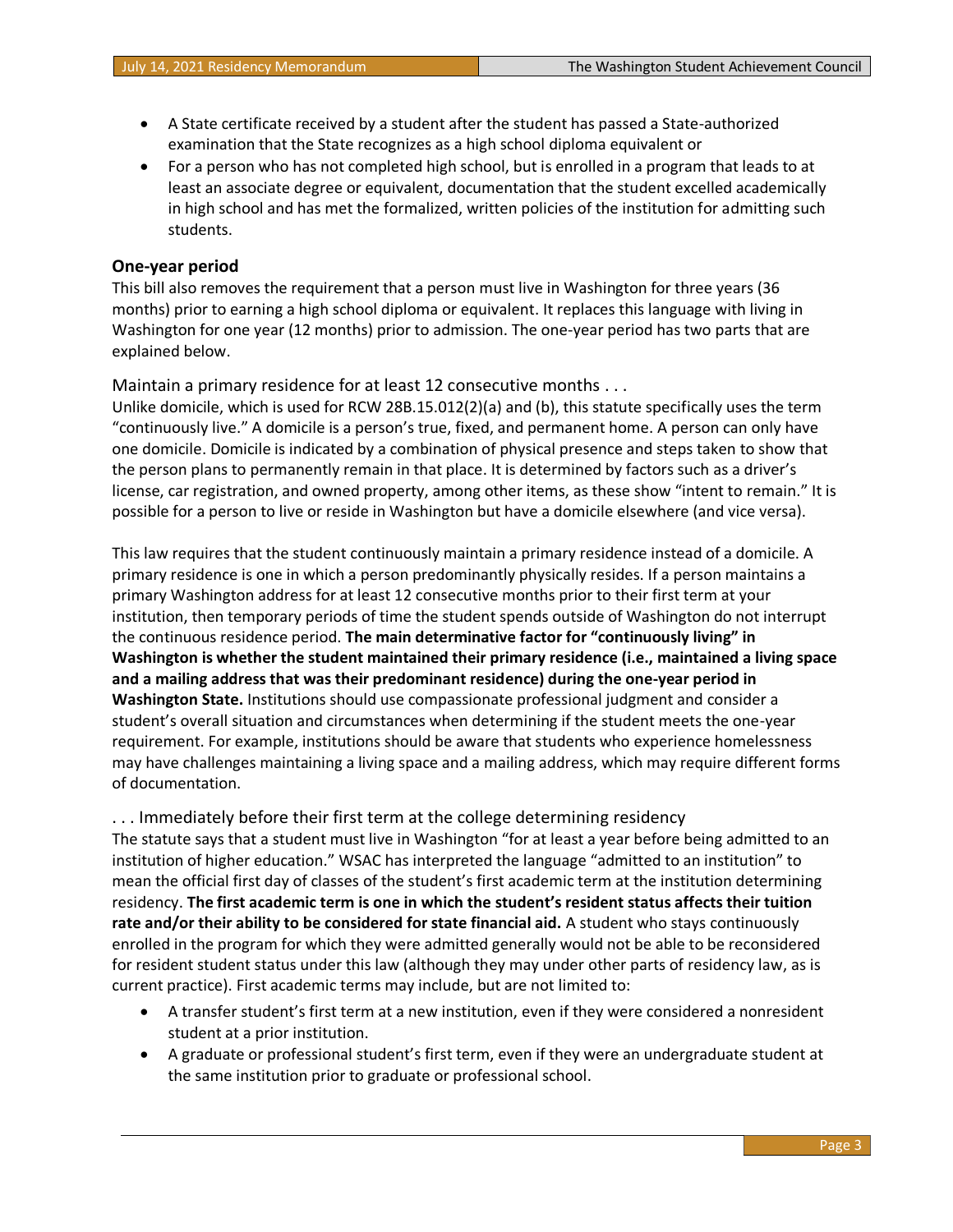- A former Running Start student's first term as a college-level student, even if they attended Running Start at the same institution.
- A student's first term as a college-level student, even if they were enrolled in adult basic education courses at the same institution.
- A student's first term in a bachelor of applied science program, even if they attended the same community or technical college for their associate degree or lower division credits.

Institutions are encouraged to develop and communicate clear guidelines for students to follow who may fall into one of these categories. This list is not exhaustive, so institutions should also determine what unique situations may occur for students at their campus that could affect SB 5194 eligibility. When determining eligible situations, keep in mind that this law was passed to increase residency equity for Washingtonians.

### **Continuing students**

**Continuing nonresident students at your institution may qualify if they lived in Washington for one year prior to their first term**. Current nonresident students who meet the law's requirements can be resident students starting in summer term 2021, as long as they apply for resident status within the first 30 calendar days of your summer term, as explained above. They cannot receive retroactive resident tuition or state aid for the terms they attended as a nonresident. The law does not apply to continuing nonresident students who did not live in Washington for a year prior to their first term at your institution, even if they have lived in Washington for a year prior to the term they are requesting residency. However, depending on the student's situation, they may be eligible for residency through another part of the residency law.

# **Affidavit**

The affidavit is a promise or sworn statement made by the student to the institution determining residency. The affidavit is only for students who are trying to meet residency requirements for tuition and state aid through SB 5194. If the student was already determined to be a resident through another part of the residency law, then they do not need to file the affidavit. If a student has concerns about how signing the affidavit may affect their immigration status, they should consult an immigration attorney.

### **Submission instructions**

There are two ways to submit the affidavit. Students only need to submit one for each school they attend.<sup>1</sup> The affidavit that the student submits is based upon the financial aid form that they use to apply for aid as follows:

### WASFA filers:

The affidavit is part of the WASFA. A "residency report" is generated daily that shows who met the affidavit requirements. Residency officers should ask for access to this report from their financial aid director.

### FAFSA filers or students not applying for aid:

WSAC has created a standard [PDF affidavit](https://wsac.wa.gov/student-residency) for people who are getting residency through SB 5194 but are not filing the WASFA. Emailed affidavits can be accepted with a typed name in lieu of a signature if it is consistent with institutional policy. Institutions may create their own affidavit (PDF or online form) as

 $1$  The exception is for those using the WASFA. They will submit an affidavit every year they file the WASFA.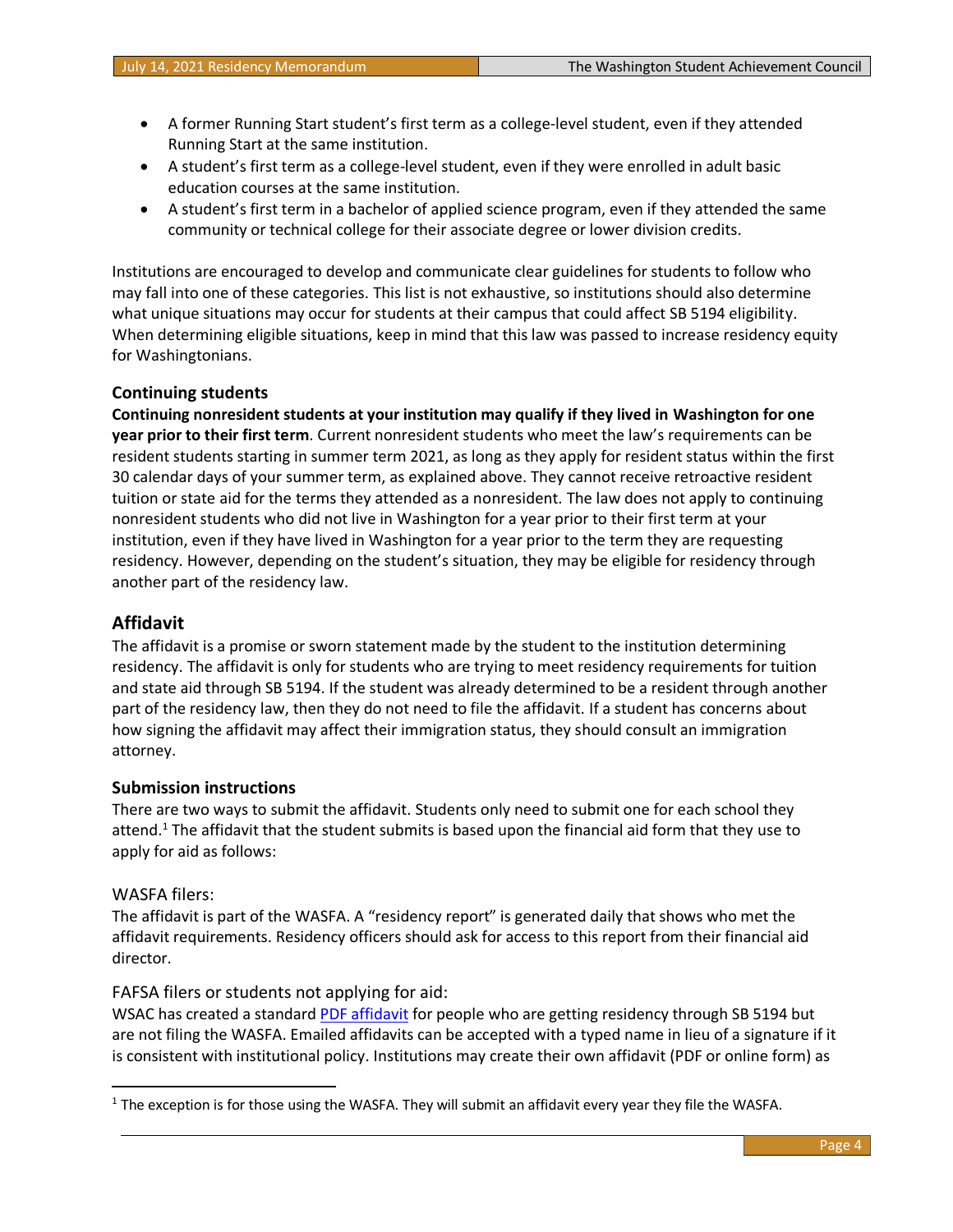long as it includes the same language as WSAC's PDF affidavit. The student's signature on an institution's form must comply with the institution's e-signature policies on. Institutions are encouraged to make submission as easy as possible for students.

#### "1079" affidavits

Student who submitted a WASFA or PDF affidavit under current law do not have to resubmit a new affidavit since those who meet current requirements also meet the new requirements.

#### **Using the affidavit to make residency determinations**

When a student submits the signed affidavit, they are promising that the information on it is true. This means they are promising that they have a high school diploma or equivalent and that they have lived in Washington for at least a year. They are also promising that they will apply for a green card or that they are a U.S. citizen, national, or permanent resident. **Institutions do not need to ask for any further documentation unless they see conflicting information in the student's files.** For example, if the student stated that they do not have a high school diploma or equivalent on their admissions application, then the institution can ask the student for further documentation. Institutions also should not check that students have applied for a green card.

#### **Other considerations**

#### **Notify students who may be eligible**

It is an equity imperative that institutions notify students who did not qualify for residency in recent years but now qualify because of the new law. The residency office, financial aid office, admissions office, and multicultural/undocumented student support staff are encouraged to collaborate on how to notify the following students of the change in law:

- $\circ$  Current nonresident students who lived in WA for a year prior to their first term but did not qualify for residency under the current "1079" law.
- o Students who applied for (or inquired about) admission, aid, or residency at your institution in the last few years but never enrolled because they did not qualify for residency under current law (but might under the new requirements). There are no limits on how far back in time you can go, because this law supports both recent high school graduates and returning adults.

#### **Add the affidavit to your admissions application**

Most institutions would know if a student meets the two basic requirements of this law by looking at their admissions application. People who meet the high school diploma/equivalent requirement and the one-year requirement just need to submit an affidavit to be a resident student. Institutions are encouraged to notify students of their eligibility as part of the admissions application process so that the students who most benefit from this law are aware of it.

#### **Parents and legal guardians**

SB 5194 does not include any language about parents or legal guardians. As such, it does not matter where a person's parents or legal guardians live. However, parent and legal guardian information may be needed for other parts of residency law.

### **Questions**